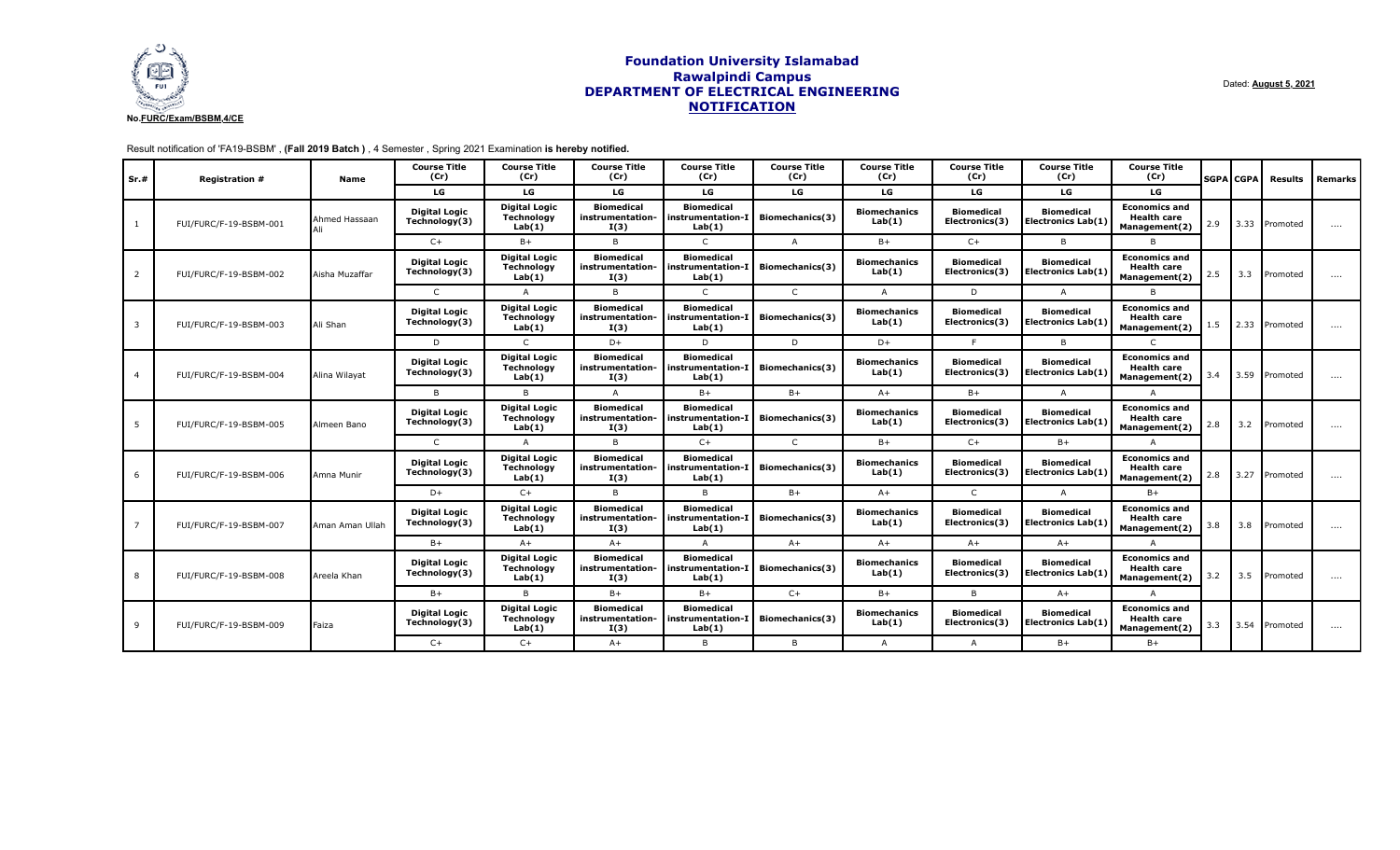

# Result notification of 'FA19-BSBM' , **(Fall 2019 Batch )** , 4 Semester , Spring 2021 Examination **is hereby notified.**

| Sr.# | <b>Registration #</b>  | <b>Name</b>                   | <b>Course Title</b><br>(Cr)                | <b>Course Title</b><br>(Cr)                      | <b>Course Title</b><br>(Cr)                   | <b>Course Title</b><br>(Cr)                      | <b>Course Title</b><br>(Cr)       | <b>Course Title</b><br>(Cr)     | <b>Course Title</b><br>(Cr)         | <b>Course Title</b><br>(Cr)                    | <b>Course Title</b><br>(Cr)                                 |     | <b>SGPA</b> CGPA | Results       | Remarks  |
|------|------------------------|-------------------------------|--------------------------------------------|--------------------------------------------------|-----------------------------------------------|--------------------------------------------------|-----------------------------------|---------------------------------|-------------------------------------|------------------------------------------------|-------------------------------------------------------------|-----|------------------|---------------|----------|
|      |                        |                               | LG                                         | LG                                               | LG                                            | LG                                               | LG                                | LG                              | LG                                  | LG                                             | LG                                                          |     |                  |               |          |
| 10   | FUI/FURC/F-19-BSBM-012 | Hafiz<br>Muhammac<br>Abdullah | <b>Digital Logic</b><br>Technology(3)      | <b>Digital Logic</b><br><b>Technology Lab(1)</b> | <b>Biomedical</b><br>instrumentation-<br>I(3) | <b>Biomedical</b><br>instrumentation-I<br>Lab(1) | Biomechanics(3)                   | <b>Biomechanics</b><br>Lab(1)   | <b>Biomedical</b><br>Electronics(3) | <b>Biomedical</b><br><b>Electronics Lab(1)</b> | <b>Economics and</b><br><b>Health care</b><br>Management(2) | 2.6 |                  | 3.08 Promoted | $\cdots$ |
|      |                        | Khan                          | $\mathsf{C}$                               | $C+$                                             | $\mathsf{C}$                                  | $\overline{B}$                                   | B                                 | $\overline{A}$                  | <sub>B</sub>                        | $C+$                                           | $C+$                                                        |     |                  |               |          |
| 11   | FUI/FURC/F-19-BSBM-013 | Hafiza Laiba<br>Zain          | <b>Digital Logic</b><br>Technology(3)      | <b>Digital Logic</b><br>Technology Lab(1)        | <b>Biomedical</b><br>instrumentation-<br>I(3) | <b>Biomedical</b><br>instrumentation-I<br>Lab(1) | Biomechanics(3)                   | <b>Biomechanics</b><br>Lab(1)   | <b>Biomedical</b><br>Electronics(3) | <b>Biomedical</b><br><b>Electronics Lab(1)</b> | <b>Economics and</b><br><b>Health care</b><br>Management(2) | 1.5 |                  | 2.07 Promoted | $\cdots$ |
|      |                        |                               | D                                          | $C+$                                             | $D+$                                          | D                                                | D                                 | $D+$                            |                                     | $C+$                                           | D                                                           |     |                  |               |          |
| 12   | FUI/FURC/F-19-BSBM-014 | Haris Abbas                   | <b>Digital Logic</b><br>Technology(3)      | <b>Digital Logic</b><br>Technology Lab(1)        | <b>Biomedical</b><br>instrumentation-<br>I(3) | <b>Biomedical</b><br>instrumentation-I<br>Lab(1) | Biomechanics(3)                   | <b>Biomechanics</b><br>Lab(1)   | <b>Biomedical</b><br>Electronics(3) | <b>Biomedical</b><br><b>Electronics Lab(1)</b> | <b>Economics and</b><br><b>Health care</b><br>Management(2) | 3.1 | 3.3              | Promoted      | $\cdots$ |
|      |                        |                               | $C+$                                       |                                                  | B                                             | $\Delta$                                         | $\mathsf{A}$                      | $\mathsf{A}$                    | <sub>R</sub>                        | <sub>R</sub>                                   |                                                             |     |                  |               |          |
| 13   | FUI/FURC/F-19-BSBM-015 | Kainat Irshac                 | <b>Digital Logic</b><br>Technology(3)      | <b>Digital Logic</b><br><b>Technology Lab(1)</b> | <b>Biomedical</b><br>instrumentation-<br>I(3) | <b>Biomedical</b><br>instrumentation-I<br>Lab(1) | Biomechanics(3)                   | <b>Biomechanics</b><br>Lab(1)   | <b>Biomedical</b><br>Electronics(3) | <b>Biomedical</b><br><b>Electronics Lab(1)</b> | <b>Economics and</b><br><b>Health care</b><br>Management(2) | 2.8 |                  | 3.37 Promoted | $\cdots$ |
|      |                        |                               | $C+$                                       | <sub>R</sub>                                     | $B+$                                          | $C+$                                             | $\mathsf{C}$                      | $B+$                            | B                                   | $\mathsf{A}$                                   | $B+$                                                        |     |                  |               |          |
| 14   | FUI/FURC/F-19-BSBM-017 | Manahil<br>Mughal             | <b>Digital Logic</b><br>Technology(3)      | <b>Digital Logic</b><br>Technology Lab(1)        | <b>Biomedical</b><br>instrumentation-<br>I(3) | <b>Biomedical</b><br>instrumentation-I<br>Lab(1) | Biomechanics(3)                   | <b>Biomechanics</b><br>Lab(1)   | <b>Biomedical</b><br>Electronics(3) | <b>Biomedical</b><br><b>Electronics Lab(1)</b> | <b>Economics and</b><br><b>Health care</b><br>Management(2) | 3.4 |                  | 3.51 Promoted | $\cdots$ |
|      |                        |                               | $B+$                                       | $A+$                                             | $\mathsf{B}$                                  | A                                                | $A+$                              | $A+$                            | $C+$                                | B.                                             |                                                             |     |                  |               |          |
| 15   | FUI/FURC/F-19-BSBM-018 | Marib Ahmad<br>Khan           | <b>Digital Logic</b><br>Technology(3)      | <b>Digital Logic</b><br>Technology Lab(1)        | <b>Biomedical</b><br>instrumentation-<br>I(3) | <b>Biomedical</b><br>instrumentation-I<br>Lab(1) | Biomechanics(3)                   | <b>Biomechanics</b><br>Lab(1)   | <b>Biomedical</b><br>Electronics(3) | <b>Biomedical</b><br><b>Electronics Lab(1)</b> | <b>Economics and</b><br><b>Health care</b><br>Management(2) | 3.5 |                  | 3.66 Promoted | $\cdots$ |
|      |                        |                               | $\overline{A}$                             | $\Delta$                                         | $B+$                                          | $\overline{A}$                                   | $\overline{A}$                    | $A+$                            | $B+$                                | $\overline{A}$                                 | B                                                           |     |                  |               |          |
| 16   | FUI/FURC/F-19-BSBM-021 | Muhammad<br>Salmaan Aziz      | <b>Islamic</b><br>Studies/Ethics(R)<br>(2) | Physiology-1(R)<br>(3)                           | Physiology-1<br>Lab(R)(1)                     | <b>Human</b><br>Anatomy $(R)(3)$                 | <b>Human Anatomy</b><br>Lab(R)(1) | Workshop<br>Practice- $1(R)(1)$ | <b>Circuit Analysis (R)</b><br>(3)  | <b>Circuit Analysis</b><br>Lab(R)(1)           | $\sim$ $-$                                                  | 2.3 |                  | 2.67 Promoted | $\cdots$ |
|      |                        |                               | $B+$                                       | $\Gamma$                                         | $D+$                                          | $C+$                                             | $\mathsf{C}$                      | $\mathsf{C}$                    | $\Gamma$                            | D                                              |                                                             |     |                  |               |          |
| 17   | FUI/FURC/F-19-BSBM-022 | Muhammad<br>Taimur Javed      | <b>Digital Logic</b><br>Technology(3)      | <b>Digital Logic</b><br>Technology Lab(1)        | <b>Biomedical</b><br>instrumentation-<br>I(3) | <b>Biomedical</b><br>instrumentation-I<br>Lab(1) | Biomechanics(3)                   | <b>Biomechanics</b><br>Lab(1)   | <b>Biomedical</b><br>Electronics(3) | <b>Biomedical</b><br><b>Electronics Lab(1)</b> | <b>Economics and</b><br><b>Health care</b><br>Management(2) | 1.9 |                  | 2.52 Promoted | $\cdots$ |
|      |                        |                               | D                                          | $C+$                                             | $\mathsf{C}$                                  | $\mathsf{D}$                                     | $D+$                              | $C+$                            | D                                   | $C+$                                           |                                                             |     |                  |               |          |
| 18   | FUI/FURC/F-19-BSBM-023 | Muhammad<br>Umer Faroog       | <b>Digital Logic</b><br>Technology(3)      | <b>Digital Logic</b><br>Technology Lab(1)        | <b>Biomedical</b><br>instrumentation-<br>I(3) | <b>Biomedical</b><br>instrumentation-I<br>Lab(1) | Biomechanics(3)                   | <b>Biomechanics</b><br>Lab(1)   | <b>Biomedical</b><br>Electronics(3) | <b>Biomedical</b><br><b>Electronics Lab(1)</b> | <b>Economics and</b><br><b>Health care</b><br>Management(2) | 3.8 | 3.8              | Promoted      | $\cdots$ |
|      |                        |                               | $\Delta$                                   | $A+$                                             | $A+$                                          | $B+$                                             | A                                 | $A+$                            | A                                   | $\mathsf{A}$                                   |                                                             |     |                  |               |          |
| 19   | FUI/FURC/F-19-BSBM-024 | Munazza Aziz                  | <b>Digital Logic</b><br>Technology(3)      | <b>Digital Logic</b><br>Technology Lab(1)        | <b>Biomedical</b><br>instrumentation-<br>I(3) | <b>Biomedical</b><br>instrumentation-I<br>Lab(1) | Biomechanics(3)                   | <b>Biomechanics</b><br>Lab(1)   | <b>Biomedical</b><br>Electronics(3) | <b>Biomedical</b><br>Electronics Lab(1)        | <b>Economics and</b><br><b>Health care</b><br>Management(2) | 3.7 |                  | 3.83 Promoted | $\cdots$ |
|      |                        |                               | $B+$                                       | A                                                | $\mathsf{A}$                                  | $B+$                                             | $\mathsf{A}$                      | $A+$                            | $A+$                                | $A+$                                           | $\overline{A}$                                              |     |                  |               |          |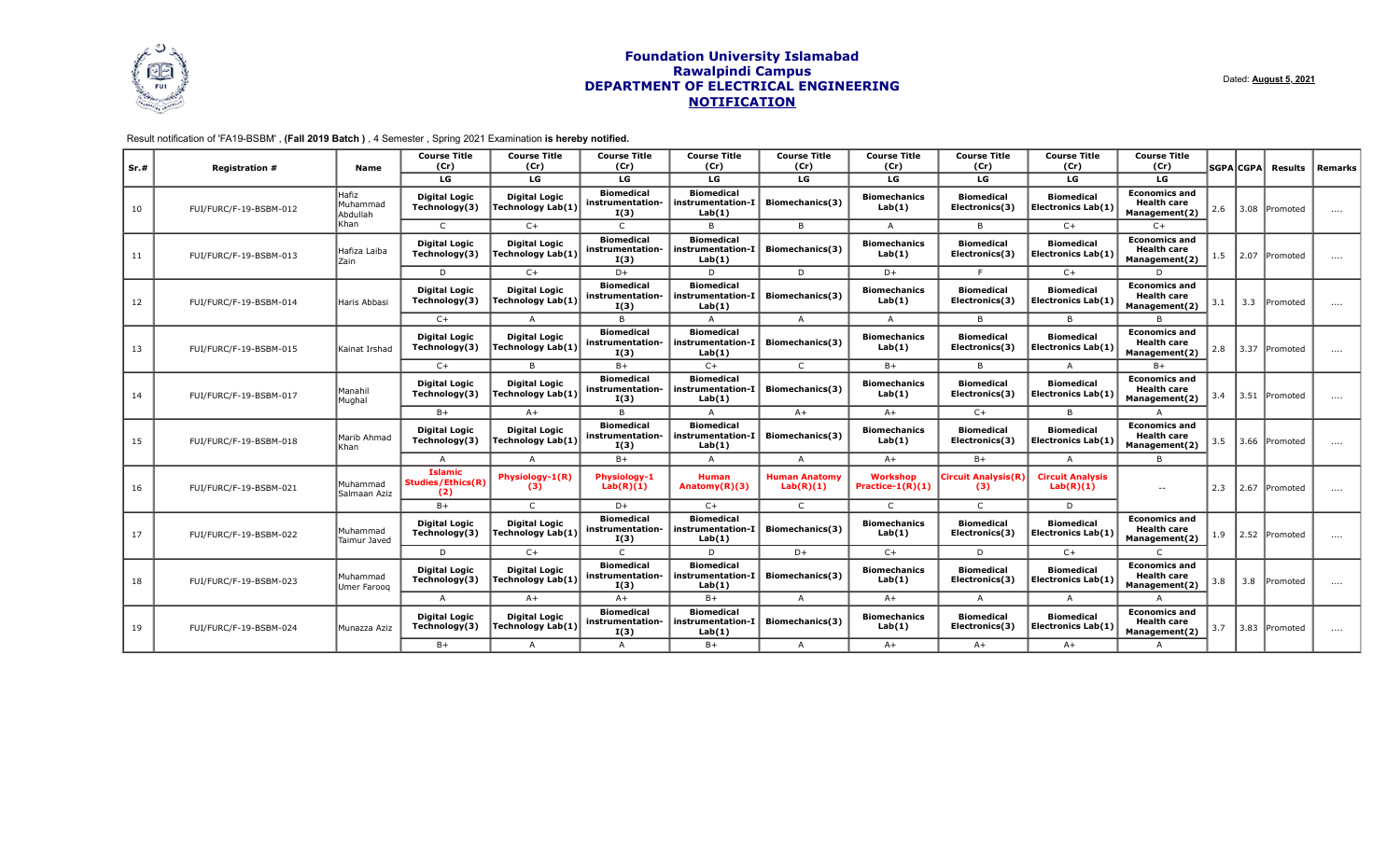

# Result notification of 'FA19-BSBM' , **(Fall 2019 Batch )** , 4 Semester , Spring 2021 Examination **is hereby notified.**

| Sr.# | <b>Registration #</b>                      | Name                   | <b>Course Title</b><br>(Cr)           | <b>Course Title</b><br>(Cr)               | <b>Course Title</b><br>(Cr)                   | <b>Course Title</b><br>(Cr)                      | <b>Course Title</b><br>(Cr)                      | <b>Course Title</b><br>(Cr)   | <b>Course Title</b><br>(Cr)         | <b>Course Title</b><br>(Cr)                    | <b>Course Title</b><br>(Cr)                                 |                                                             | <b>SGPA CGPA</b> | Results        | Remarks       |          |
|------|--------------------------------------------|------------------------|---------------------------------------|-------------------------------------------|-----------------------------------------------|--------------------------------------------------|--------------------------------------------------|-------------------------------|-------------------------------------|------------------------------------------------|-------------------------------------------------------------|-------------------------------------------------------------|------------------|----------------|---------------|----------|
|      |                                            |                        | LG                                    | LG                                        | LG                                            | LG                                               | LG                                               | LG                            | LG                                  | LG                                             | LG                                                          |                                                             |                  |                |               |          |
| 20   | FUI/FURC/F-19-BSBM-025                     | Nadia Bibi             | <b>Digital Logic</b><br>Technology(3) | <b>Digital Logic</b><br>Technology Lab(1) | <b>Biomedical</b><br>instrumentation-<br>I(3) | <b>Biomedical</b><br>instrumentation-I<br>Lab(1) | Biomechanics(3)                                  | <b>Biomechanics</b><br>Lab(1) | <b>Biomedical</b><br>Electronics(3) | <b>Biomedical</b><br><b>Electronics Lab(1)</b> | <b>Economics and</b><br><b>Health care</b><br>Management(2) | 3.7                                                         |                  | 3.78 lPromoted | $\cdots$      |          |
|      |                                            |                        | $\Delta$                              | $B+$                                      | $\Delta$                                      | A                                                | $B+$                                             | $A+$                          | A                                   | $\Delta$                                       | $A+$                                                        |                                                             |                  |                |               |          |
| 21   | FUI/FURC/F-19-BSBM-026                     | Nida Sajid             | <b>Digital Logic</b><br>Technology(3) | <b>Digital Logic</b><br>Technology Lab(1) | <b>Biomedical</b><br>instrumentation-<br>I(3) | <b>Biomedical</b><br>instrumentation-I<br>Lab(1) | Biomechanics(3)                                  | <b>Biomechanics</b><br>Lab(1) | <b>Biomedical</b><br>Electronics(3) | <b>Biomedical</b><br><b>Electronics Lab(1)</b> | <b>Economics and</b><br><b>Health care</b><br>Management(2) | 2.1                                                         | 2.7              | Promoted       | $\cdots$      |          |
|      |                                            |                        | D                                     | <b>B</b>                                  | $\mathsf{C}$                                  | D.                                               | D                                                | $C+$                          |                                     | B                                              | $C+$                                                        |                                                             |                  |                |               |          |
| 22   | FUI/FURC/F-19-BSBM-027                     | Noor-E-Hira            | <b>Digital Logic</b><br>Technology(3) | <b>Digital Logic</b><br>Technology Lab(1) | <b>Biomedical</b><br>instrumentation-<br>I(3) | <b>Biomedical</b><br>instrumentation-I<br>Lab(1) | Biomechanics(3)                                  | <b>Biomechanics</b><br>Lab(1) | <b>Biomedical</b><br>Electronics(3) | <b>Biomedical</b><br><b>Electronics Lab(1)</b> | <b>Economics and</b><br><b>Health care</b><br>Management(2) | 2.5                                                         |                  | 3.02 Promoted  | $\cdots$      |          |
|      |                                            |                        | $C+$                                  |                                           | $\mathsf{C}$                                  | $C+$                                             | $\mathsf{C}$                                     | A                             | $C+$                                | $B+$                                           |                                                             |                                                             |                  |                |               |          |
| 23   | FUI/FURC/F-19-BSBM-028                     | Rabia<br>Rehman        | <b>Digital Logic</b><br>Technology(3) | <b>Digital Logic</b><br>Technology Lab(1) | <b>Biomedical</b><br>instrumentation-<br>I(3) | <b>Biomedical</b><br>instrumentation-I<br>Lab(1) | Biomechanics(3)                                  | <b>Biomechanics</b><br>Lab(1) | <b>Biomedical</b><br>Electronics(3) | <b>Biomedical</b><br><b>Electronics Lab(1)</b> | <b>Economics and</b><br><b>Health care</b><br>Management(2) | 2.1                                                         |                  | 2.79 Promoted  | $\cdots$      |          |
|      |                                            |                        | $D+$                                  | $C+$                                      | $D+$                                          | $\overline{B}$                                   | D                                                | $C+$                          | $D+$                                | $C+$                                           |                                                             |                                                             |                  |                |               |          |
| 24   | FUI/FURC/F-19-BSBM-029                     | Rataba<br>Farooq       | <b>Digital Logic</b><br>Technology(3) | <b>Digital Logic</b><br>Technology Lab(1) | <b>Biomedical</b><br>instrumentation-<br>I(3) | <b>Biomedical</b><br>instrumentation-I<br>Lab(1) | Biomechanics(3)                                  | <b>Biomechanics</b><br>Lab(1) | <b>Biomedical</b><br>Electronics(3) | <b>Biomedical</b><br><b>Electronics Lab(1)</b> | <b>Economics and</b><br><b>Health care</b><br>Management(2) | 2.1                                                         |                  | 2.84 Promoted  | $\cdots$      |          |
|      |                                            |                        | D                                     |                                           | D+                                            | D                                                | $\subset$                                        | $\overline{B}$                |                                     | $C+$                                           | $C+$                                                        |                                                             |                  |                |               |          |
| 25   | Romesa<br>FUI/FURC/F-19-BSBM-030<br>Kanwal |                        | <b>Digital Logic</b><br>Technology(3) | <b>Digital Logic</b><br>Technology Lab(1) | <b>Biomedical</b><br>instrumentation-<br>I(3) | <b>Biomedical</b><br>instrumentation-I<br>Lab(1) | Biomechanics(3)                                  | <b>Biomechanics</b><br>Lab(1) | <b>Biomedical</b><br>Electronics(3) | <b>Biomedical</b><br><b>Electronics Lab(1)</b> | <b>Economics and</b><br><b>Health care</b><br>Management(2) | 3.5                                                         |                  | 3.72 Promoted  | $\cdots$      |          |
|      |                                            |                        | $\overline{B}$                        |                                           | $\Delta$                                      | $B+$                                             | A                                                | $A+$                          | $B+$                                | $B+$                                           |                                                             |                                                             |                  |                |               |          |
| 26   | FUI/FURC/F-19-BSBM-031                     | Safee Ullah<br>Mughal  | <b>Digital Logic</b><br>Technology(3) | Digital Logic<br>Technology Lab(1)        | <b>Biomedical</b><br>instrumentation-<br>I(3) | <b>Biomedical</b><br>instrumentation-I<br>Lab(1) | Biomechanics(3)                                  | <b>Biomechanics</b><br>Lab(1) | <b>Biomedical</b><br>Electronics(3) | <b>Biomedical</b><br><b>Electronics Lab(1)</b> | <b>Economics and</b><br><b>Health care</b><br>Management(2) | $\overline{\mathbf{3}}$                                     |                  | 3.32 Promoted  | $\cdots$      |          |
|      |                                            |                        | $C+$                                  | $B+$                                      | $B+$                                          | $C+$                                             | $C+$                                             | $\Delta$                      | $B+$                                | B.                                             |                                                             |                                                             |                  |                |               |          |
| 27   | FUI/FURC/F-19-BSBM-032                     |                        | lSana Salim                           | <b>Digital Logic</b><br>Technology(3)     | <b>Digital Logic</b><br>Technology Lab(1)     | <b>Biomedical</b><br>instrumentation-<br>I(3)    | <b>Biomedical</b><br>instrumentation-I<br>Lab(1) | Biomechanics(3)               | <b>Biomechanics</b><br>Lab(1)       | <b>Biomedical</b><br>Electronics(3)            | <b>Biomedical</b><br><b>Electronics Lab(1)</b>              | <b>Economics and</b><br><b>Health care</b><br>Management(2) | 3.2              |                | 3.28 Promoted | $\cdots$ |
|      |                                            |                        | $C+$                                  |                                           | $\Delta$                                      | $\mathsf{C}$                                     | B.                                               | A                             | $B+$                                | $\overline{A}$                                 |                                                             |                                                             |                  |                |               |          |
| 28   | FUI/FURC/F-19-BSBM-033                     | Shaiza<br>Rasheed      | <b>Digital Logic</b><br>Technology(3) | <b>Digital Logic</b><br>Technology Lab(1) | <b>Biomedical</b><br>instrumentation-<br>I(3) | <b>Biomedical</b><br>instrumentation-I<br>Lab(1) | Biomechanics(3)                                  | <b>Biomechanics</b><br>Lab(1) | <b>Biomedical</b><br>Electronics(3) | <b>Biomedical</b><br><b>Electronics Lab(1)</b> | <b>Economics and</b><br><b>Health care</b><br>Management(2) | 1.3                                                         |                  | 2.17 Promoted  | $\cdots$      |          |
|      |                                            |                        | D                                     | $C+$                                      | $D+$                                          | $D+$                                             | D                                                | $C+$                          |                                     | $\mathsf{C}$                                   |                                                             |                                                             |                  |                |               |          |
| 29   | FUI/FURC/F-19-BSBM-034                     | Syed Zeeshar<br>Hassan | <b>Digital Logic</b><br>Technology(3) | <b>Digital Logic</b><br>Technology Lab(1) | <b>Biomedical</b><br>instrumentation-<br>I(3) | <b>Biomedical</b><br>instrumentation-I<br>Lab(1) | Biomechanics(3)                                  | <b>Biomechanics</b><br>Lab(1) | <b>Biomedical</b><br>Electronics(3) | <b>Biomedical</b><br><b>Electronics Lab(1)</b> | <b>Economics and</b><br><b>Health care</b><br>Management(2) | 2.1                                                         |                  | 2.85 Promoted  | $\cdots$      |          |
|      |                                            |                        | $\mathsf{C}$                          | $D+$                                      | $\mathsf{C}$                                  | B                                                | D                                                | B.                            | D                                   | $B+$                                           | $\overline{B}$                                              |                                                             |                  |                |               |          |